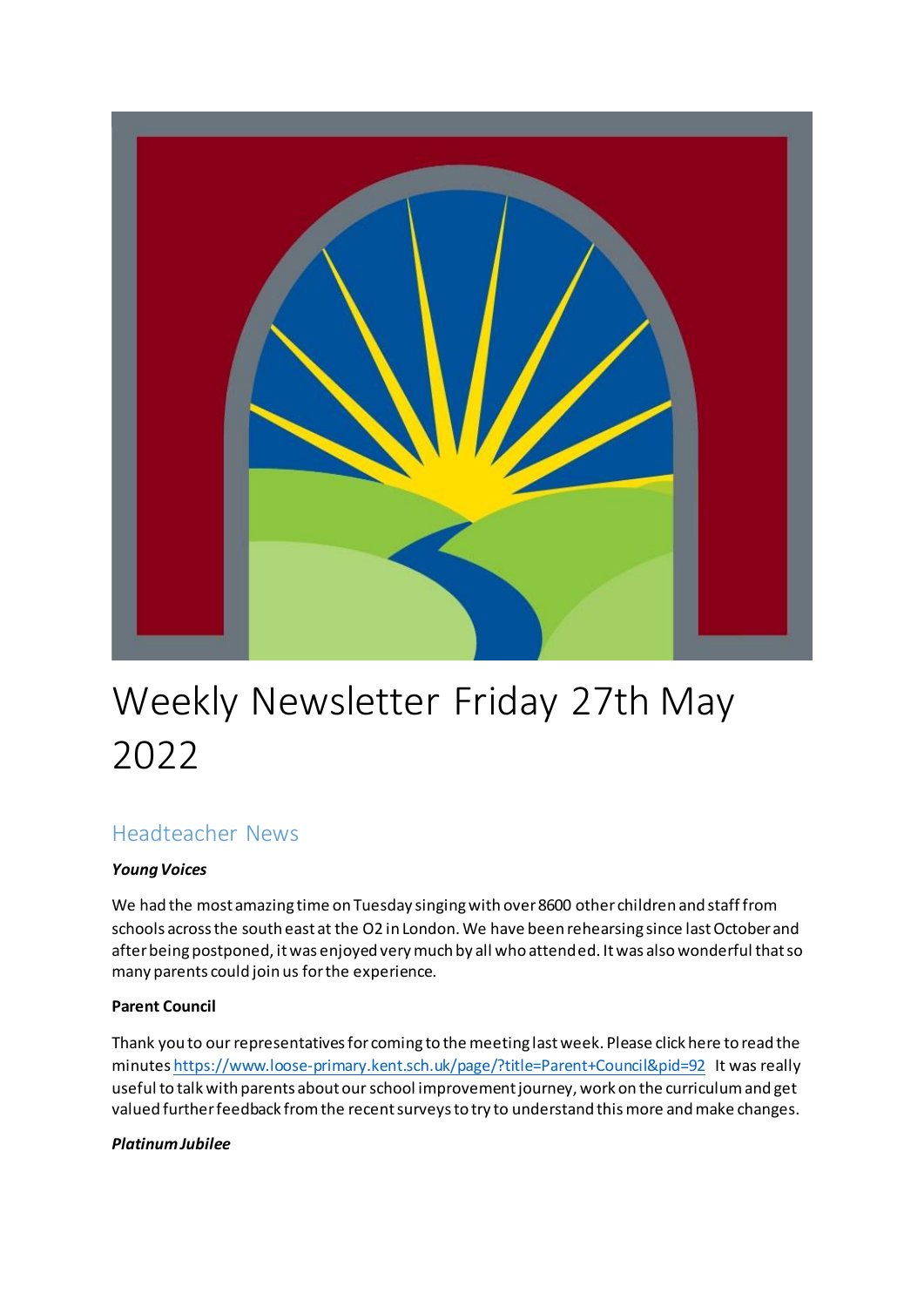As we get ready for the Queen's Platinum Jubilee celebrations in the holiday we also look forward to our celebration day on Wednesday 8 June. The day will include cakes and a picnic on the field ( weather permitting) and of course our year group decade dressing up, dancing and learning about the past 70 years. As we celebrate this moment in history, of course, it is quite poignant to think that we will be part of it too, remembered for the rest of time as the generations who had a Queen with the longest reign.

#### *Silver Jubilee*

On social media recently we have seen posts that the then children of Loose Primary School (probably the infant or junior schools then) planted trees to celebrate in 1977 in Linton Road. If anyone was one of these children we would love to hear from you!

#### *Holiday Play Scheme*

If you need childcare in the holiday or on the development day on Monday 6 June, please book here.[..https://www.loose-primary.kent.sch.uk/form/?pid=13&form=237](https://www.loose-primary.kent.sch.uk/form/?pid=13&form=237)

#### *Half Term*

It is Half Term next week. We hope you have a lovely time and we look forward to seeing you all again on Tuesday 7 June.

Have a lovely holiday.

Sarah Holman and the team at Loose



# Deputy Headteacher News

I want to say a big 'thank you' to the parents who attended the two recent evening sessions on Curriculum and Memory. It was lovely to be able to share with parents a small window into school life and share our thinking with them to try and give them an understanding of how we work and why we make the decisions we make. Unfortunately, I was unable to record these sessions but we will look to run further sessions in the next academic year for anyone who missed the sessions this time round.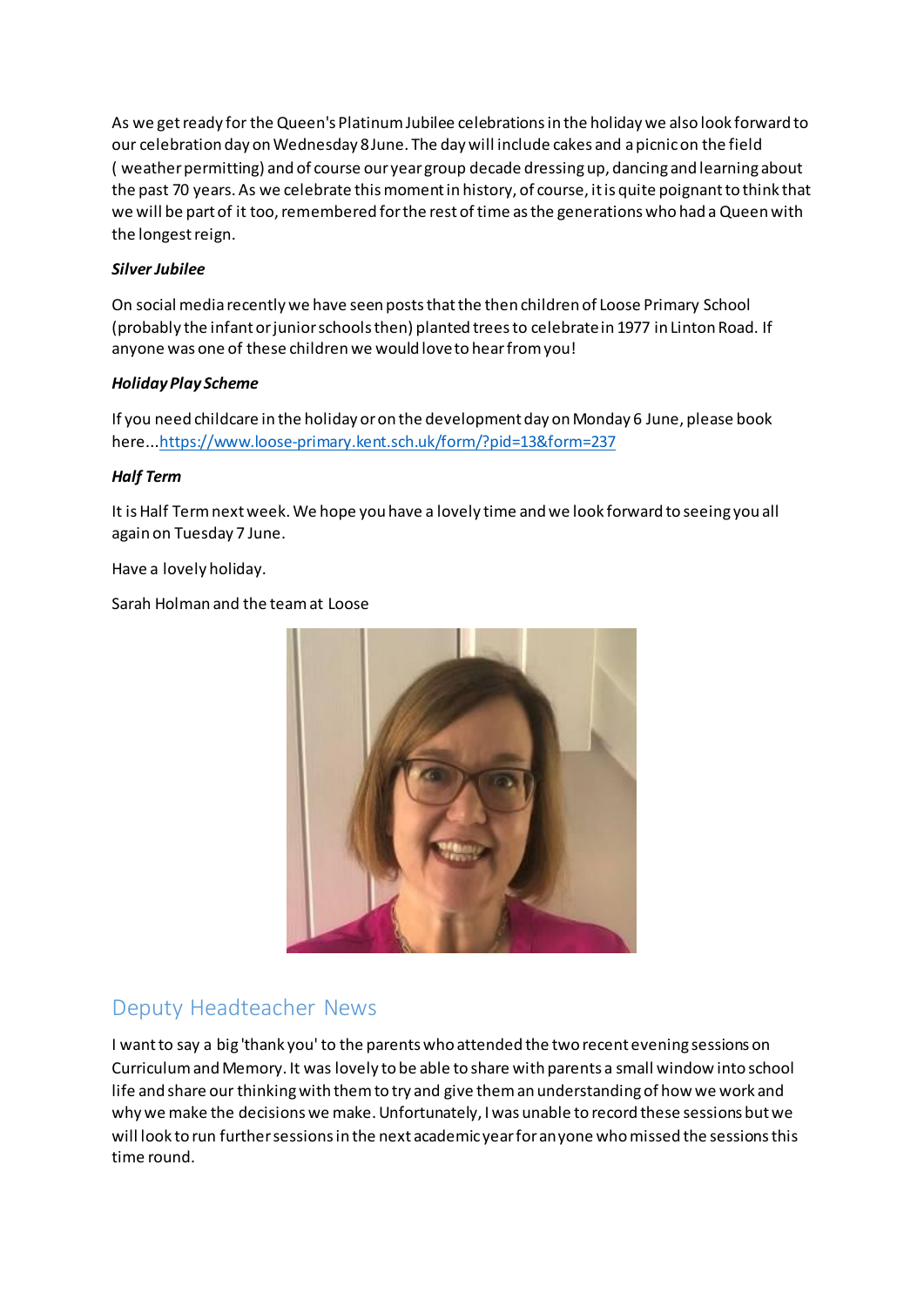I couldn't write this week without mentioning the amazing Young Voices concert this week. I want to say a huge well done to the children who attended and were great ambassadors for the school. Additionally I must say a huge thank you to every member of staff who attended the trip and gave up their own time to provide such an amazing experience for our children here at Loose Primary. Without you amazing adults we wouldn't be able to run trips like this and they are such a powerful, memorable event in the children's lives.

Lastly, another massive 'thank you' to our fabulous PTA who organised the discos last Friday. They were a huge success and the children had an amazing time. We really do have such a special school community and I feel so thankful to be a part of this. We are now approaching Half Term and I want to say that I hope you all have a safe break and enjoy yourselves. A week can be a long time and lots can happen so if anything happens over the Half Term that you want the school to be aware of please do contact the office/class teachers and make them aware so we can support all our families as well as we possibly can. Take care and have a wonderful break.

Mr Johnson



## Important - School Emails

Please note that from the end of the school day today, the Brook and Orchard emails will be closed down - these were set up during Covid and are no longer needed.

We are setting up an *absence* mailbox for parents that would prefer to email in rather than leave a message on the answer phone - this i[s absence@loose-primary.kent.sch.uk](mailto:absence@loose-primary.kent.sch.uk). Please use this for illness, hospital appointments, holiday requests etc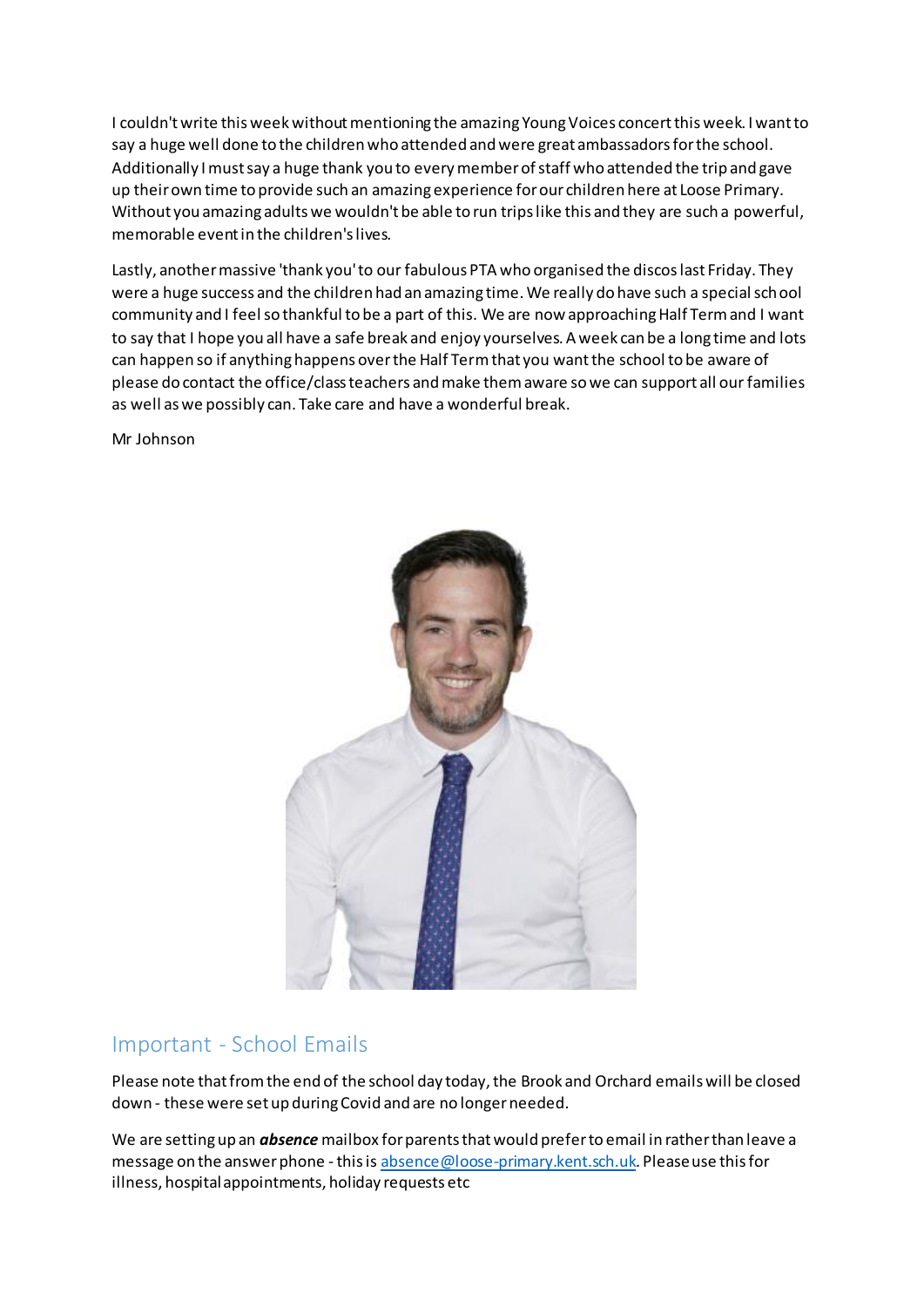For any *extended services* matter parents should emai[l lasc.asc@loose-primary.kent.sch.uk](mailto:lasc.asc@loose-primary.kent.sch.uk) and **not** the school office

*For everything else*, please emai[l office@loose-primary.kent.sch.uk](mailto:office@loose-primary.kent.sch.uk)

Many thanks.

## Job Vacancies at Loose Primary

We are currently advertising on Kent Teach for General Support Staff. These are casual contracts covering support roles in the school. Should you be interested, or know anyone who may be interested, please find the link to the advert below.

<https://www.kent-teach.com/Recruitment/Vacancy/VacancyDetails.aspx?VacancyId=102299>

## Gates

A reminder that Lancet Lane gate will be locked at 3.30pm every day. If you are still on site after this time please exit via the main Loose Road gate. We aim to open all 3 gates at 8.40 each morning . A couple of parents have asked for this to be earlier but this is not something we can accommodate at this time due to safeguarding reasons as we have morning clubs outside up until this time and staff on duty for supervision of these activities on site. Please note we often have Breakfast Club spaces if you wish to drop your children off earlier than 8.40.

# Coppice Sporting Event

On Wednesday, Coxheath Primary hosted the second Coppice Primary Partnership sporting event. Ninety children from all three of our trust schools participated in a range of athletic activities. It was so lovely to see our pupils meet and make new friends as well as enjoying the physical activities. The year 6 sports leaders were so supportive and encouraging and really showed what a caring community we have within our trust. I would like to thank Mr Corcoran for organising the event and Miss Carter from Loose and Mrs Holt from St Katherine's for all their support.

Mrs Taylor (Trust teaching and learning lead)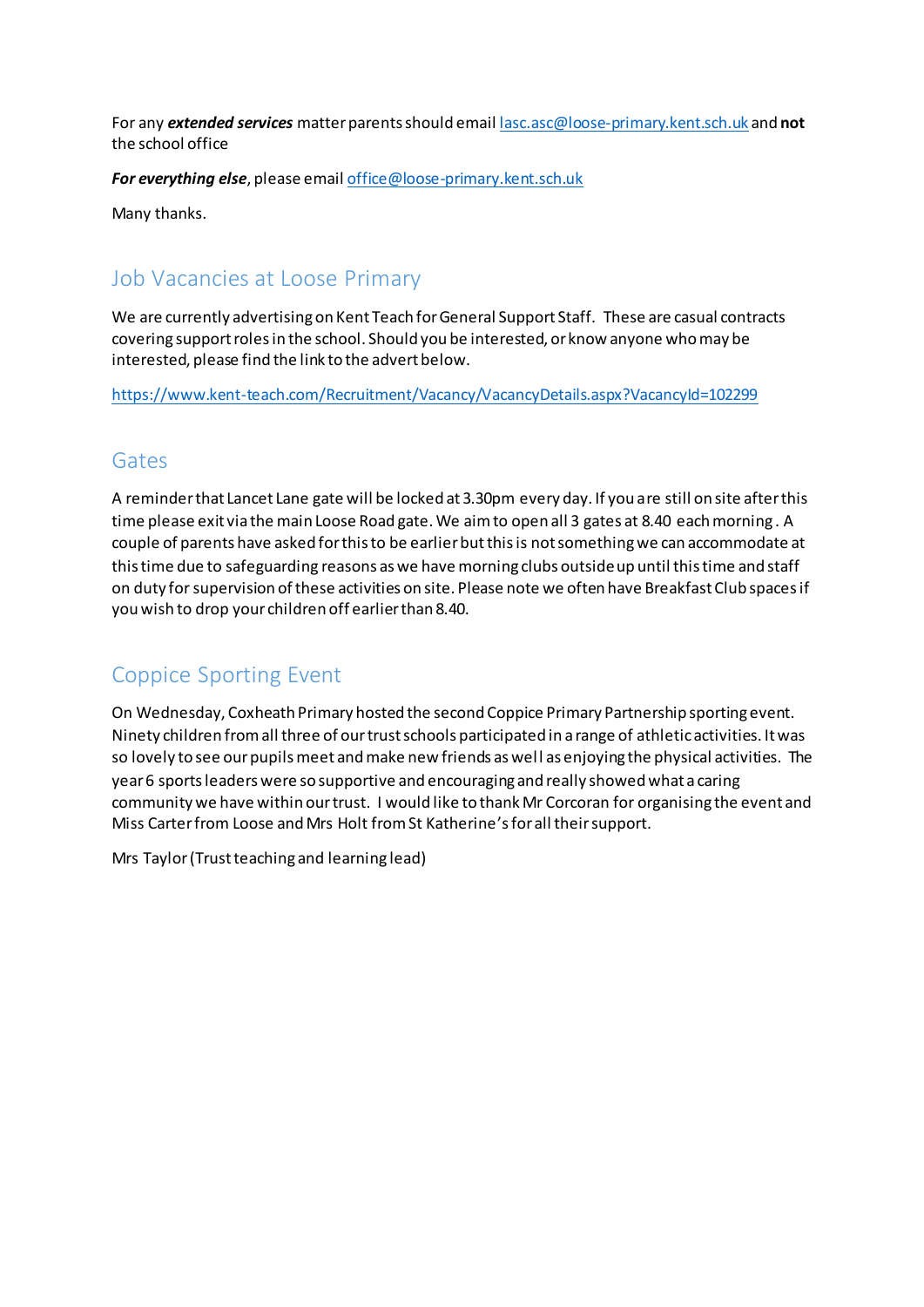## Term 5 Attendance Summary

| Opal             | 94.79% | Jade      | 97.50% |
|------------------|--------|-----------|--------|
| Crystal          | 94.41% | Emerald   | 98.71% |
| Pearl            | 96.42% | Ruby      | 99.37% |
| <b>Diamond</b>   | 95.74% | Onyx      | 94.85% |
| Sapphire         | 95.28% | Topaz     | 94.87% |
| Moonstone        | 96.04% | Sunstone  | 98.44% |
| Tanzanite        | 95.01% | Amethyst  | 98.15% |
| <b>Turquoise</b> | 95.58% | Peridot   | 95.63% |
| Aquamarine       | 96.40% | Zultanite | 98.70% |
| Amber            | 96.29% | Quartz    | 98.11% |
| Coral            | 95.92% |           |        |

#### **Term 5 Attendance**

**Whole School Target** 96.5% **Whole School Attendance** 95.30%

## Diary Dates

27 May - Last day of term - children back in school Tuesday 7th June

#### *Term 6*

- 06 Jun Staff Inset Day children not in school
- 07 Jun Children back to school
- 08 Jun Year R & 6 Height and Weight programme
- 08 Jun Jubilee Celebrations Day & Picnic Lunch
- 09 Jun Year 6 individual and class photos
- 14 Jun PTA meeting, Chequers Pub 8pm
- 17 Jun Year 1 Trip to Rarebreed Centre
- 21-24 Jun Year 6 residential trip to Wildchild
- 21 Jun Coral Class Assembly 9am Orchard Hall parents invited
- 21 Jun Year R-2 Perform Drama workshops
- 22 Jun New Year R Parents Evening 6.30-7.45pm
- 23 Jun PTA Pop Up Uniform Shop more info to follow
- 28 Jun Jade Class Assembly 9am Orchard Hall parents invited
- 29 Jun Year 2 trip to Wingham Wildlife Centre
- 30 Jun Sports Day (11th July Reserve Date)
- 04 Jul PTA 'Headteacher for the day'
- 04 Jul Year 6 day out to Kent Police Open Day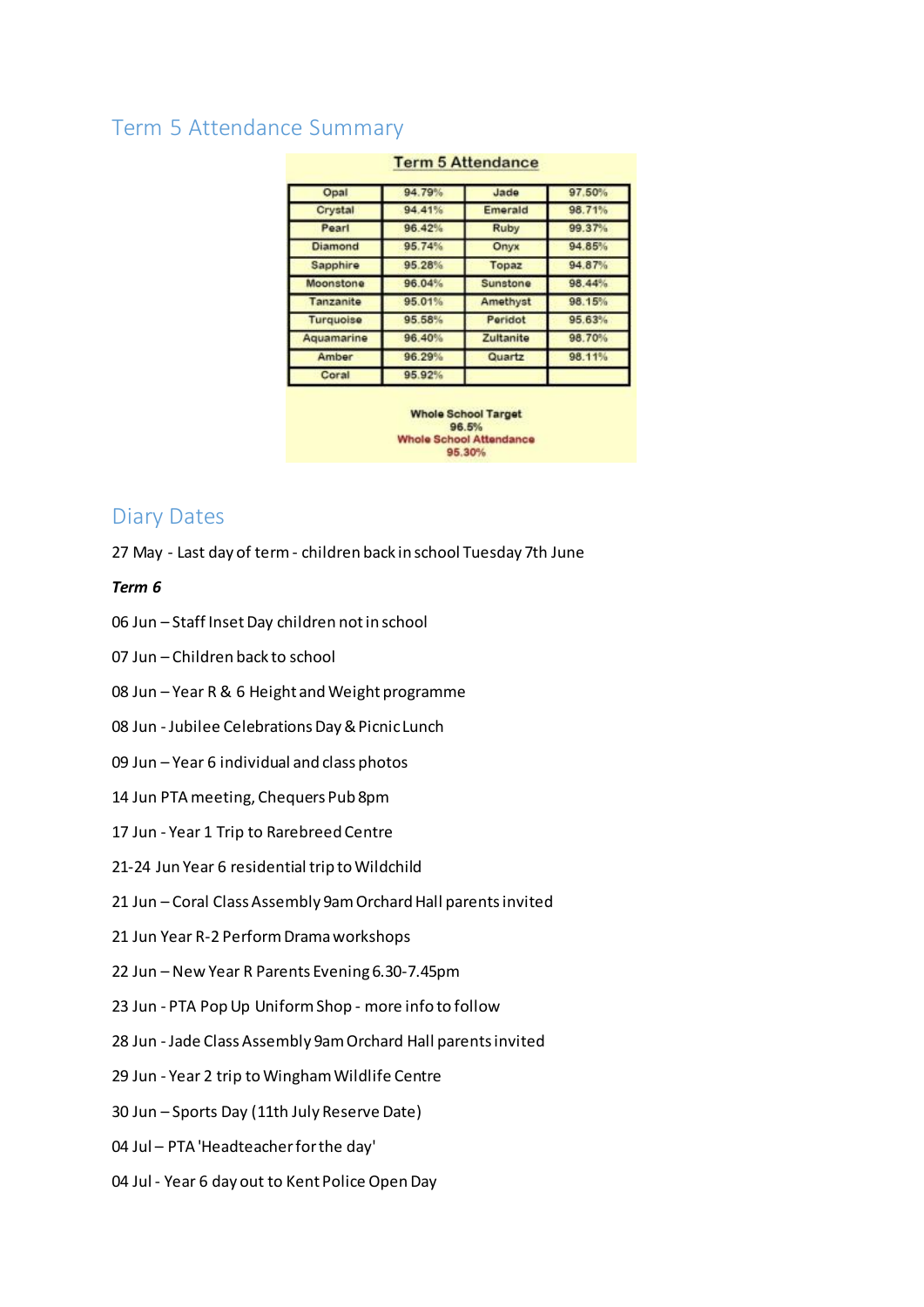- 05 Jul Amber Class Assembly 9am Orchard Hall parents invited
- 05 Jul PTA 'Deputy Headteacher for the day'
- 05 Jul Year 5 Trip to Kew Gardens
- 07Jul Year R-Year 5 'Meet the Teacher' sessions
- 08 Jul PTA 'Assistant Headteacher for the Day' (Mr Farley)
- 08 Jul Parent Council Meeting 2.30-3.15pm School Staff Room
- 11 Jul End of Year Reports home to parents
- 11 Jul Reserve Sports Day
- 12 Jul Year 6 production to parents Orchard Hall 2 pm & 7pm
- 13 Jul Year 6 production to parents Orchard Hall 2pm & 7pm
- 14 Jul Andy Davis guitar group performance
- 14 Jul PTA meeting
- 15 Jul Non school uniform day more info to follow
- 18 Jul Year 6 Fun Day date to be confirmed
- 19 Jul PTA 'Assistant Headteacher for the day' (Mr Hogwood)
- 19 Jul Year 6 & Year R Buddy Picnic
- 20 Jul Year 6 Leavers' Lunch & Party
- 21 Jul Year 6 Leaver's Assembly parents invited
- 21 Jul Last day of term



## KS1 & KS2 Star Writers

During the year, most children in the school completed a 'cold-write' task where they were given a stimulus image and asked to either write a story, complete a book review or write a non-fiction information leaflet. We want to say a huge well done to all children for completing the task and staff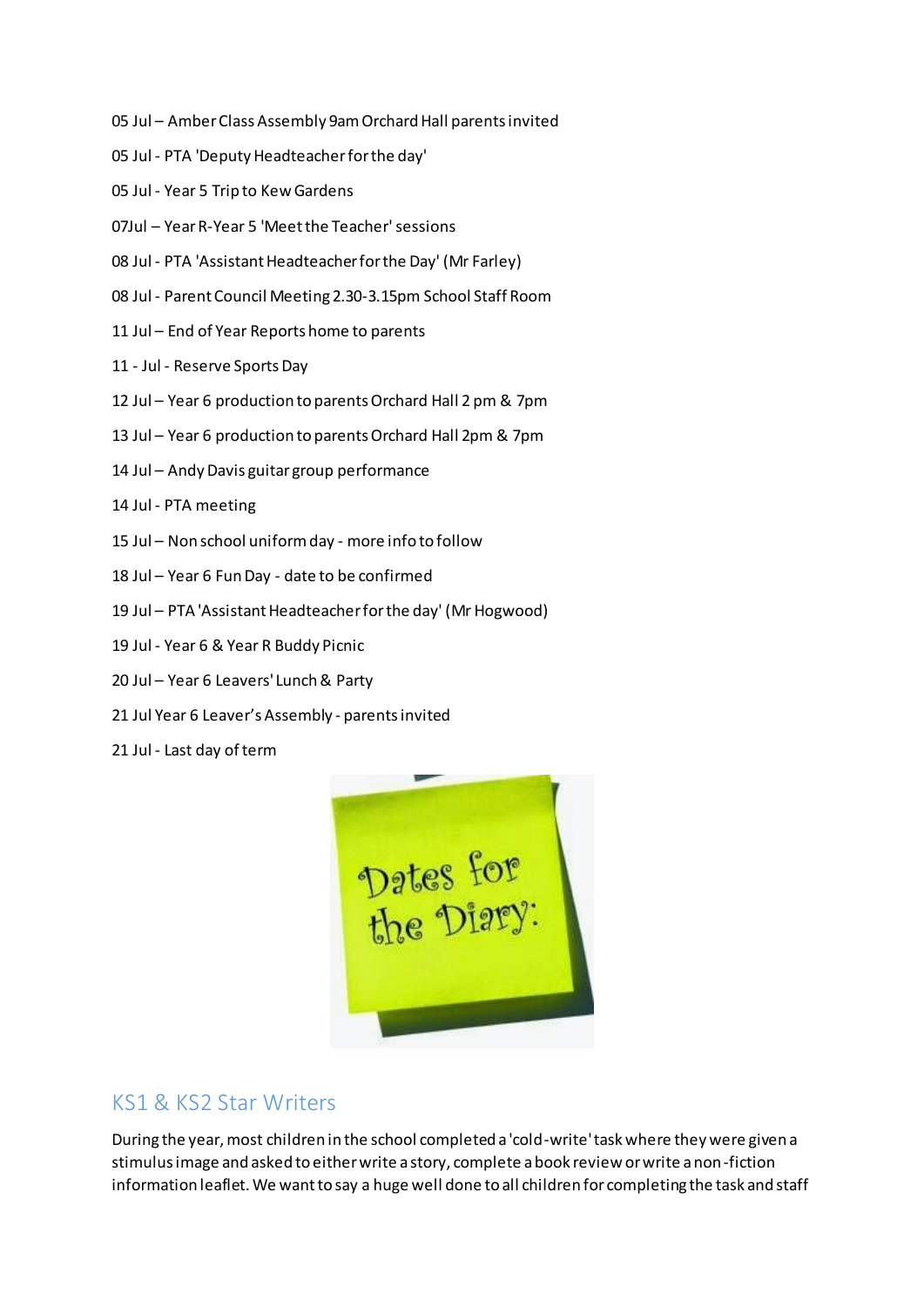thoroughly enjoyed reading the wonderful pieces of work. We also want to give a shout out to Max S (Quartz) and Phoebe H (Zultanite) from KS2 and Jacob S (Aquamarine) and Charlie S (Turquoise) from KS1 whose beautiful writing is an excellent example for the rest of their Key Stage. Authors i n the making I am sure!



## Learner of the Week

- Pearl Halle G
- Opal Isabelle S & Olly Y
- Crystal Oliver C
- Diamond Ava M
- Sapphire Megan P & Jude C/K
- Moonstone Florence R
- Aquamarine Veronika R
- Turquoise Christan K
- Coral Finlay M
- Amber George F
- Jade Rocco O
- Emerald Ruby C
- Onyx Daisy B
- Ruby Toby M & Jessie C
- Topaz Florence G
- Sunstone Isla S
- Amethyst Tommy C
- Peridot Archie C & Finley N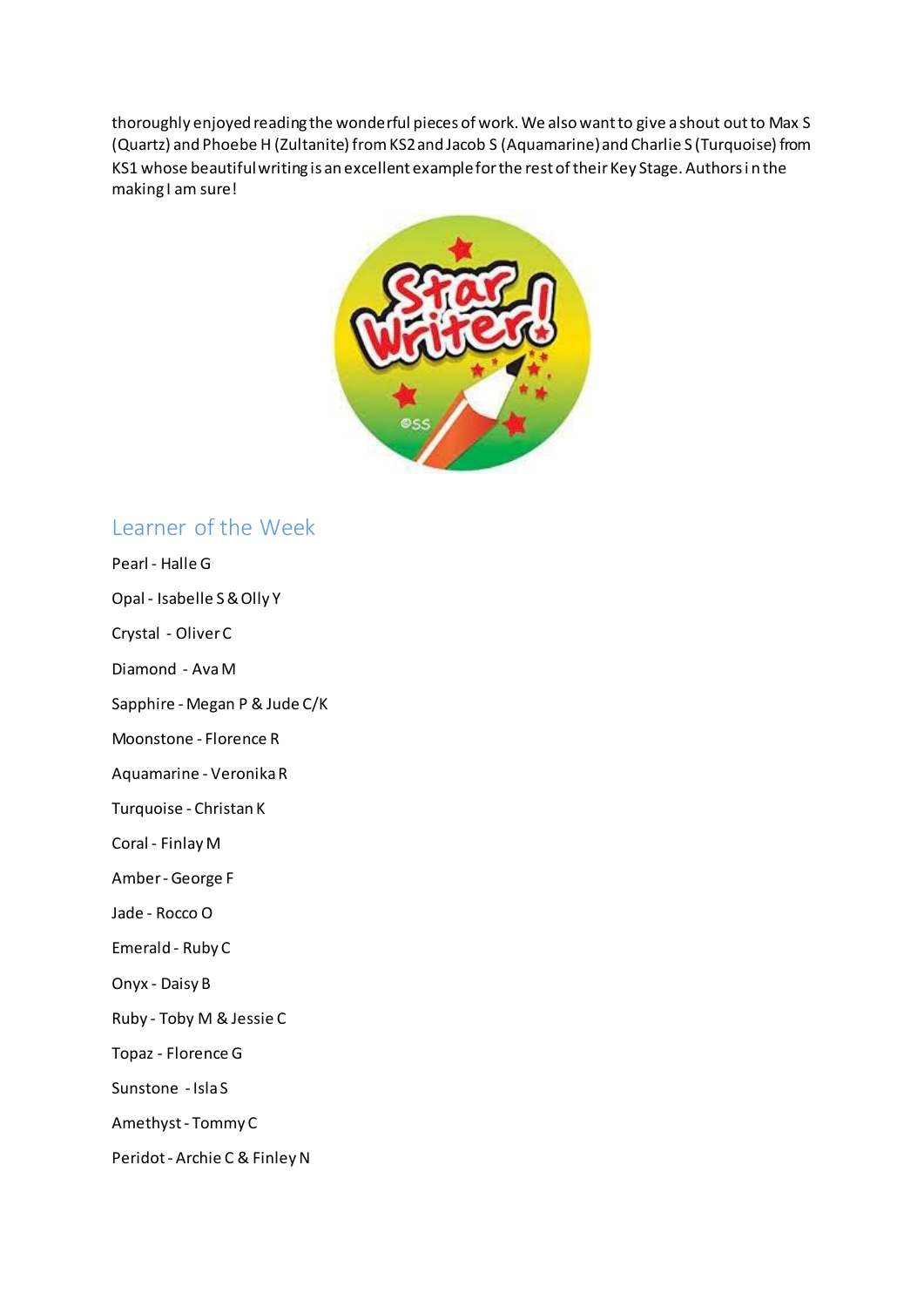Zultanite - Liam M & Jack B

Quartz - Violet S



## House Points Winner of the Term

- 1st Attenborough 2nd - Curie 3rd - Donaldson
- 4th Parks

#### *HUGE CONGRATULATIONS TO ATTENBOROUGH WHO ARE THE TERM 5 WINNERS!*

# PTA Events & Dates

#### **KS2 Disco "Thank You!"**

A huge thank you to everyone who volunteered to help with the discos last week. Either setting up, being on stalls at either or both discos and cleaning up after. The children absolutely loved the discos and it was a great fund raiser for the school. The amount raised was approx. £1480. Thank you for you help to run this event!

#### **Lucky Lotto Winner**

Congratulationsto this months winner - Amanda Withrington!

#### **Loose Primary School Running Club**

Community run next date - Sunday 29th May 2022, £1 to join in, 5km distance but can go longer or shorter! All abilities welcome. Meet at the Anglesey Avenue bus stop, 8am or 9am outside school.

#### **Look out next term!**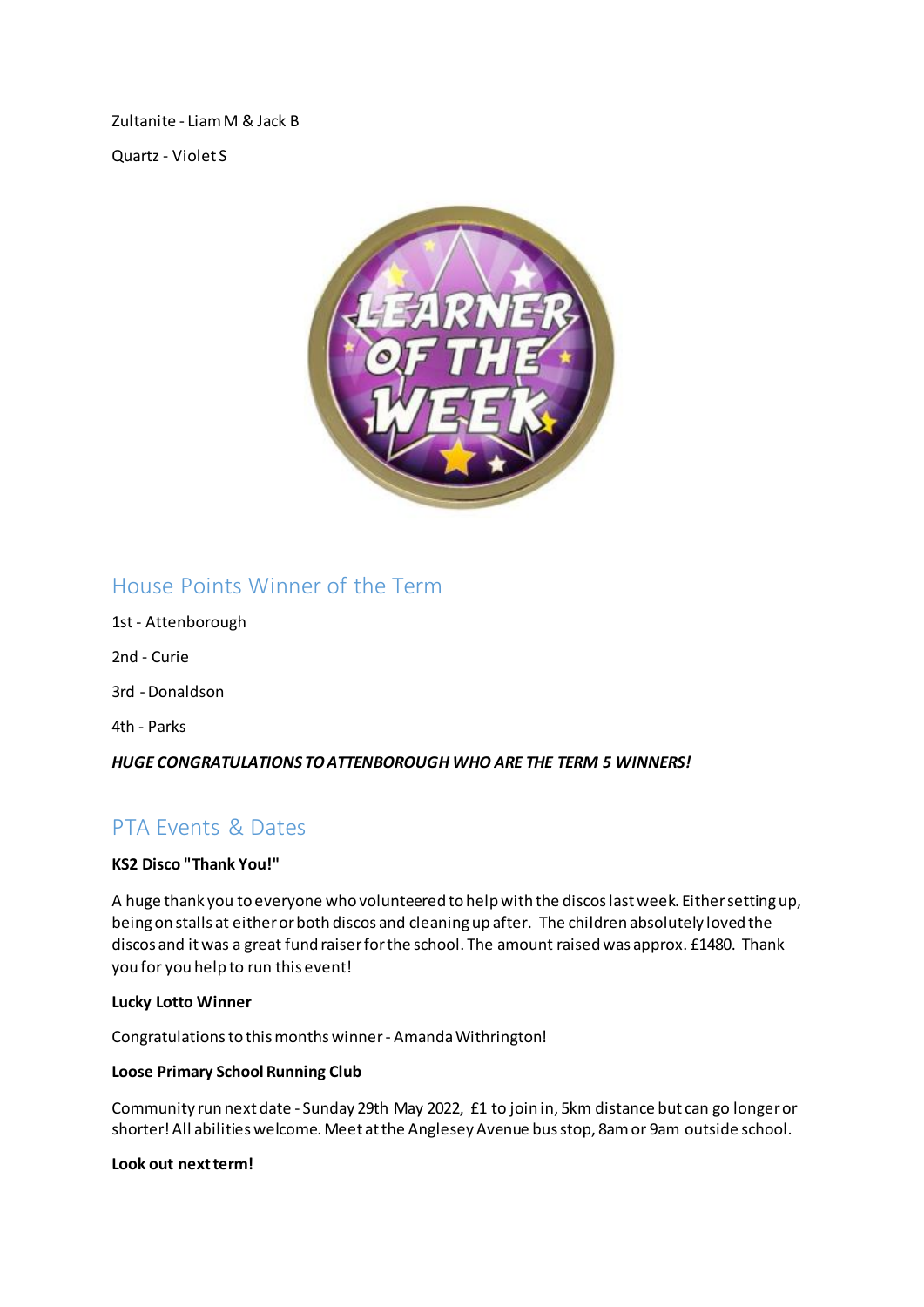We have more events planned for next term including 'Donuts for Dads and Lads' and 'Head teacher for a day'. More details after half term.

#### **Save the Date**

Late Summer Festival, Saturday 17th September-more details to follow



## Governor Information

Hi, I'm John Edgar and I'm the new Chair of Governors at Loose Primary School. I've been involved in school governance for over 20 years, starting as a parent governor at St Katherine's Primary School and Nursery eventually becoming Chair. Alongside the headteacher, Mrs R Powell, I supported the move to join Coppice and became a Trustee, a role I have held for almost 3 years.

My professional background splits neatly into two. For the first half of my career, I worked in accounting in engineering and then retail before moving into general management where I managed warehousing and transport working on behalf of major retailers including Tesco, Sainsbury and Asda.

Loose is a great school and I look forward to working with the talented and dedicated group of governors, teachers and staff here who have the best interests of your children at heart.

John

## Community News

We have been made aware of the following local roadworks over the next few months:-

Old Loose Hill 27-31 May Stop/Go boards pothole repairs

Bottlescrew Hill, Boughton Lane - Road closed 1 June 9.30 - 15.30 pole replacement work

Rushmead Drive 25-27 May Stop/Go Boards pothole repairs

Buxton Close/Broadoak junction 25-27 May Carriageway repairs

Gas main upgrade on and off between 27 May and 12 August in Pear Tree Lane/Norrington/Halstow/Leigh Avenue

On-going gas main works down Cripple St 16 June - 22 August and also Openreach will be working in Cripple St 29 June 9.30 - 15.30